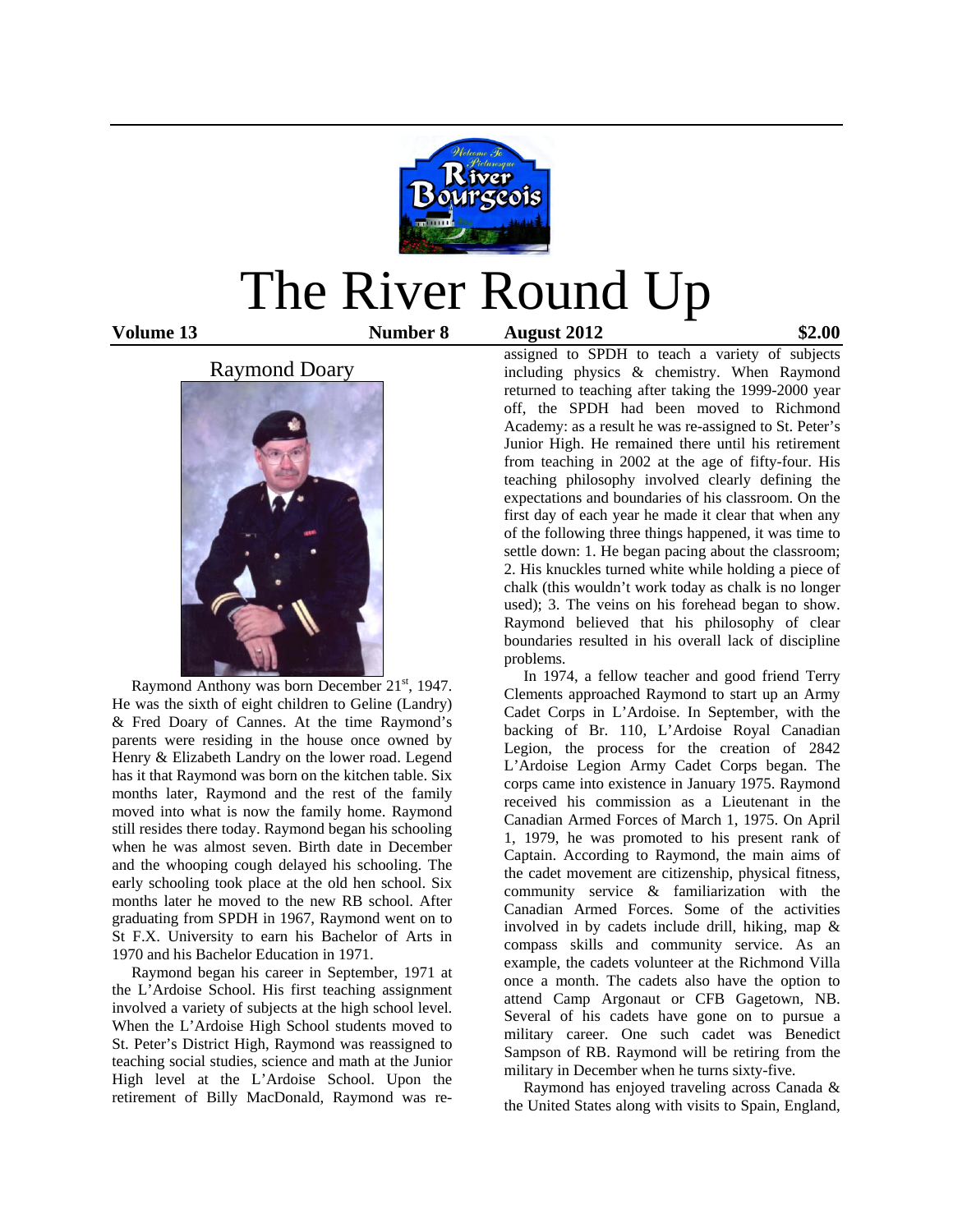& Bermuda. Most recently he traveled to France with his good friends Donnie & Wayne Pottie & George J. Landry and the details of this trip and why it was taken will be in the November issue (salute to our soldiers) of the RRU.

 Raymond has not only done much work with the cadets for all those years but has been an outstanding member of our community. Raymond, along with Donnie Pottie, was instrumental in the revision of our cenotaph and spent countless hours on the renovations. He served on RBCSS Board of Directors and in the position of Vice President. He is chair of the Funeral Home Committee and also can be seen each year cooking up a storm at the ball field canteen with his cadet corps. He also loves to build stone walls on his property and that of his brother, Arthur. Raymond misses his sister Marie's (Bertha) cooking since she left RB but appreciates Henrietta's fine cuisine. Raymond you have served your community well & continue to do so and the people of River Bourgeois wish to thank you and wish you well in your upcoming  $2<sup>nd</sup>$  retirement.



Anne Sampson officially cut the Canada Cake as Anne shares her birthday with Canada.



Jillian Fougere daughter of Carolyn and the late Scott showed off her patriotism while Lucas Leroux son of Heidi & Garrett enjoyed the bounce-a-rama.



Haley & Meghan Martens (daughters of Gibby & Lisa) worked on the children's games.

 Thanks to all who worked to make yet another Canada Day successful.!

### River Bourgeois CAP Site Update

 In previous River Round Ups we wrote about decisions that would have to be made regarding our local C@P site. Unfortunately due to government cutbacks, a marked decrease in utilization of the site over the past four years and the increased presence of alternates for access to wifi, internet, fax, printing & computers, the Board of the RB C@P site unanimously decided to close to the public as of September  $28<sup>th</sup>$ , 2012. We will continue to work to completion of committed projects-retyping of the old RRU'S, updating the CD of the 2000-2012 RRU'S, and preserving the Heritage Walks & RRU'S in book format. The RB C@P site has been responsible for the *current* River Round Up since its inception. Publication of this newsletter will end with the December, 2012 issue. We hope those who have volunteered or been associated with our C@P site & River Round Up will continue to support the work until its completion and thank you for all of your assistance to date!

 We deeply regret the ending of a service that has resulted in much community pride. The publication of the RRU has helped to preserve the history of the area. We are confident that both the C@P site and the publication of the River Round Up have served our community well and that the time has arrived for other projects relevant to our current times to replace them. We thank all of those who have worked diligently to ensure the past 12 years of success!

 With respect to those who have an ongoing subscription to the RRUP, they may be reimbursed by cheque for their overpayment, if desired, with the December issue. Anyone who may not want a reimbursement may call 902-535-2740 or email don.theresepottie@stpeterscable.com, otherwise cheques will be issued in December. The monies not reimbursed from subscriptions will be utilized to complete our current projects.

*Dorothy R Barnard, Chair, RB C@P Site & Board Members (Susan Boudreau, Wanda Burke, Sharon Digout, Art Digout, Karin*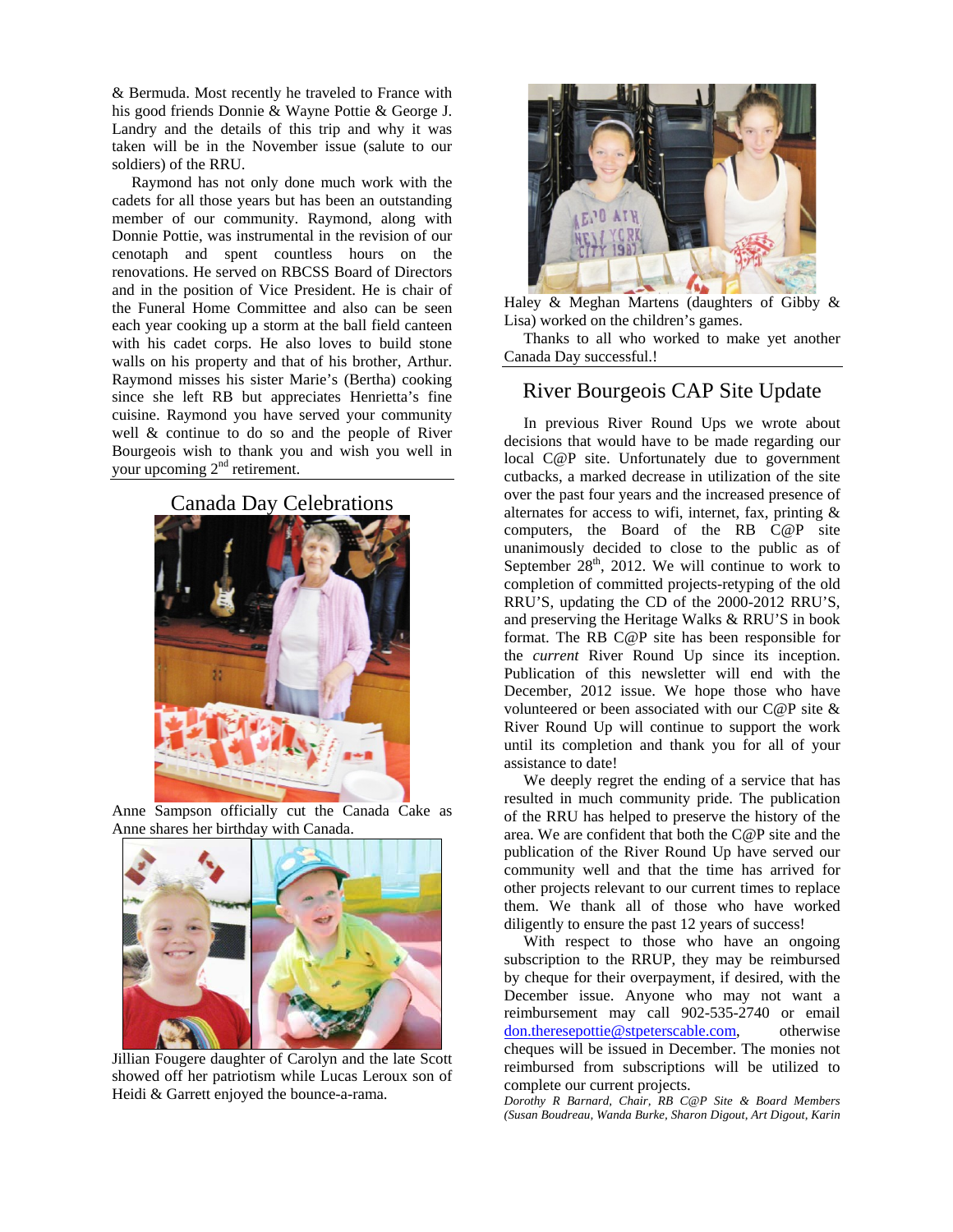*Digout, George Landry, Marguerite MacDonald, Ann MacNeil-Landry, Therese Pottie, & Sharon Chilvers, editor RRU).* 

#### High School Graduates



**Grant Sampson**, son of Pamela & Gerard, grandson of Michael & Joan Owens and Ellen Sampson and great grandson of Mary Bona, will be attending NSCC in Truro to study Digital Animation. Grant was awarded the following bursaries: St. John the Baptist Parish \$200, St. John the Baptist Catholic Women League \$250, Myra Fillion \$500 & the Helen Sampson \$500. **Nicole Landry**, daughter of Janet & Lawrence, granddaughter of Maurice & Lucille Landry and Russell Webb and great granddaughter of Mary Bona, will be attending St. Thomas University in NB for a Bachelor of Arts Degree in Human Rights. Nicole was awarded a \$350 bursary from St. Peter's Legion Br. 47.



**Chelsey Dakai**, daughter of Jodi & Kevin, granddaughter of Ann & Don Pezzareallo and Paul Dakai, will be attending Acadia University for a Music Education Program. Chelsey graduated with Honours & was awarded the following: Acadia University-in recognition of excellent academic achievement \$2600, Tara Lynne Touesnard Bursary \$500, Exxon Mobile Bursary \$500 & the Janice Landry Memorial Bursary \$500. **Malorie Fougere,** daughter of Gary Fougere & Francine Boudreau, granddaughter of George & Barbara Boudreau and Charles & Pauline Fougere and great- granddaughter of Susan Stone & Matilda Boudreau. Malorie will be returning to Richmond Academy in the fall.

## Last of the 1930's Photos



 **Marie Boyd** was a teacher in Cannes School. **Hilda Burke** was the owner of a grocery store in Cannes



**Valerie Landry** married Jim Boyd and they had two daughters: Ann & Susan. **Carrie Burke** perished in the Queen's Hotel fire in Halifax at age twenty-one.



**Alex Burke** married Amelda Burke and they had three children; Augustine (deceased), Mark (deceased) & Claudette. **Walter Fougere** married Cecilia Boyd and they had four children: Russell, Mimi, Eddie & Gerry.



**Charlie Digout** married Frances Sutherland and they had three children: Junior, Judy & David (deceased).